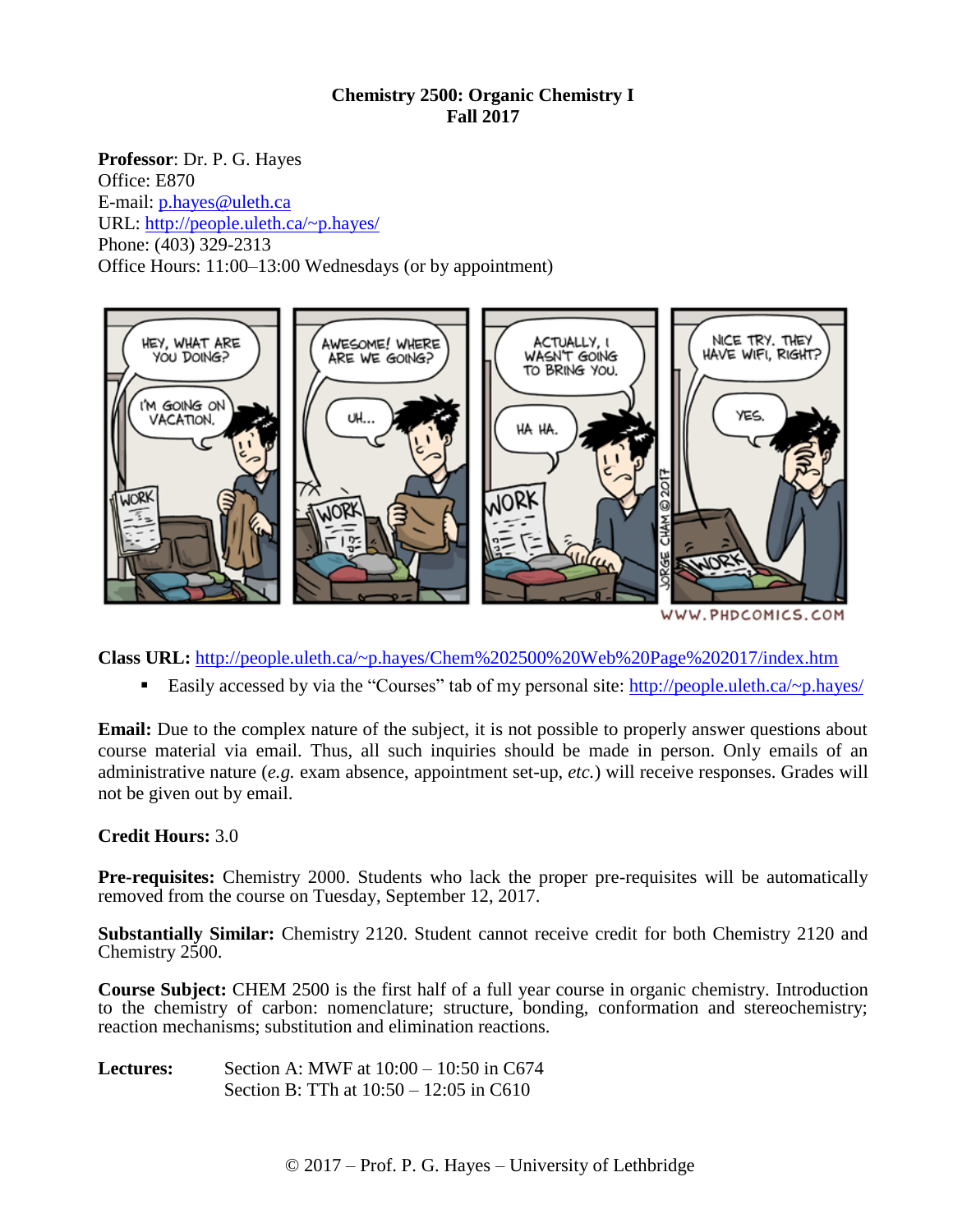Labs: The laboratory portion of the course is compulsory and commences Monday, September 11<sup>th</sup>. **Both the lab and lecture portions of the course must be passed independently (***i.e.* **A good lab mark cannot raise a failing lecture grade).** The details of the laboratory policies and operation will be addressed at that time. The laboratory manual contains information pertinent to the laboratory which you must read. It is a requirement that all students wear a lab coat, safety glasses (contact lenses beneath safety glasses are not acceptable), adequate footwear (sandals are not permitted) and have fully covered legs (shorts and skirts and not permitted). A deposit of \$15.00 is required in order to obtain a locker key. Please pay at the cashier's office and bring the token to the laboratory. Lab books and coats can be purchased at the university book store. Please ensure that these details are dealt with prior to the beginning of your first lab period. Refer to the lab manual for complete details on these and other topics relating to the laboratory component of Chemistry 2500 – any questions should be addressed to the laboratory coordinator, Mr. Kris Fischer [\(fiscke@uleth.ca,](mailto:fiscke@uleth.ca) E830 University Hall).

**Attendance Policy:** Attending the laboratory component of this course is mandatory, and you will be assigned a grade of 0 for any lab missed without a valid reason. Since all experiments must be completed to pass CHEM 2500, an unexcused laboratory absence could result in course failure. Please see your lab manual for the correct protocol to make up a lab that was missed due to illness, etc. It is strongly recommended that you attend the lectures as all material discussed in lectures is examinable, and not all course material is covered in the text. *Students who do not attend class regularly and punctually tend to fail this course.*

**Special Needs Students:** Please contact the Accommodated Learning Centre (B760) to arrange for accommodations at least one week prior to any evaluation. Also, feel free to inform Prof. Hayes of your special needs in order for you to have a productive learning experience.

| <b>Exams:</b> Midterm: | Friday, October $27th$ (17:00 – 19:00) in PE250                                                                                          |  |
|------------------------|------------------------------------------------------------------------------------------------------------------------------------------|--|
| Final:                 | Saturday, December 9th $(14:00 - 17:00)$<br>$(N.B. \text{ Tentative only } - \text{confirm time and location with registerar's office})$ |  |

Note: As stated in the 2017/2018 University of Lethbridge calendar (Pg. 75), failure to attend an exam without a valid reason (*e.g.* illness) will earn a grade of 0. Proof of illness requires presentation of an appropriately signed medical certificate. Notify Prof. Hayes **as soon as possible** if you are going to miss an exam. *If any course component is missed for a valid reason, that portion of the course grade will be shifted to the final examination.*

**IMPORTANT NOTE:** Exams will cover all course material including demonstrations, practice problems and assigned readings up to the end of the preceding lecture unless otherwise stated. They are **cumulative** covering all material presented in lecture, assignments, etc. up to that point in the semester. Assignments and suggested problems are intended as partial preparation for exams. Failure to put forth effort is perilous.

# **Text Books:**

- William Ogilvie, Nathan Ackroyd, C. Scott Browning, Ghislain Deslongchampss, Felix Lee and Effie Sauer, *Organic Chemistry: Mechanistic Patterns*, Nelson Education Ltd., Toronto, 2018. ISBN: 978-0-17-650026-9, [QD251.3.Q45 2017].
- James W. Zubrick, *The Organic Chem Lab Survival Manual, A Student's Guide to Techniques, 9 th Ed.*, John Wiley & Sons, New York, 2012. ISBN: 978-1-118-08339-0, [QD261.Z83 2012].
	- o This book is also available as an e-book from the University Book Store for approximately half the price of the hardcopy.

© 2017 – Prof. P. G. Hayes – University of Lethbridge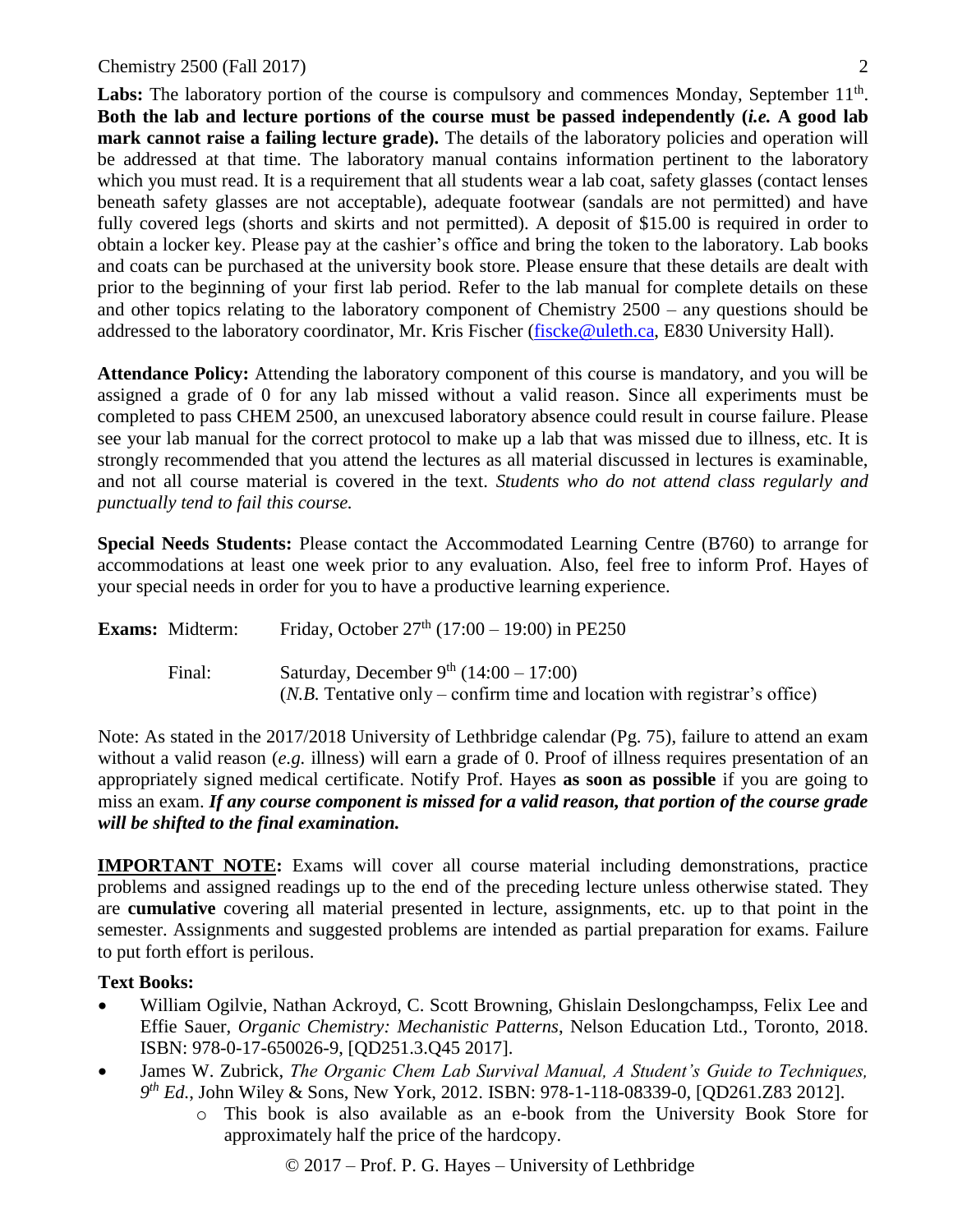# **Additional Useful Materials:**

 It is highly recommended that students obtain a molecular model kit. These kits are permitted for all assignments and exams. Model kits can be purchased from the Chemistry and Biochemistry Undergraduate Society (Contact Dr. Patenaude in  $E782 - $30.00$ ). In addition, the University Book Store sells a more expensive, alternate model kit (~\$80.00).

| <b>Chapter</b> | <b>Topic</b>                                                                      |
|----------------|-----------------------------------------------------------------------------------|
| $1-2$          | Review: Drawing Organic Molecules and Functional Groups                           |
| 2.5, 4         | Nomenclature and Isomers                                                          |
| $3-4$          | Stereochemistry and Conformations of Organic Molecules                            |
| 1.9, 9         | Bonding: MO Theory and Aromaticity                                                |
| N/A            | <b>Types of Organic Reactions</b>                                                 |
| $6-8$          | Operational Species: Nucleophiles, Electrophiles, Acids, Bases and Leaving Groups |
| 11             | Substitution Reactions $(S_N 1$ and $S_N 2)$ and Kinetics                         |
| 12             | Elimination Reactions (E1 and E2)                                                 |

#### **Course contents (may be subject to change)**

**Practice Problems:** The textbook and the website both contain supplementary practice problems. It is in your best interest to practice as many problems as possible throughout the semester. Additionally, 10% of your final mark will come from completing weekly online (Sapling) assignments. The assignments and problem sets are meant to help prepare you for exams. It is virtually impossible to succeed in an organic chemistry course without working on problems consistently throughout the term. Cramming does not work in this discipline!

## **Evaluation Mechanisms:**

- Laboratory (30%). Note: *All experiments must be performed (and submitted before the end of the course) in order to pass the lab, and hence, the course*. A grade of 50% constitutes a lab pass.
- Online Sapling Assignments (10%)
- Midterm Exam (20%)
- $\bullet$  1 Final exam (40%)

Note: For students who earn a higher grade on the final exam than the midterm, an alternative grading scheme will be utilized wherein the midterm exam will carry a weight of 0% and the final exam 60%.

**Sapling Online Assignments:** Dr. Susan Findlay, E786, [susan.lait@uleth.ca;](mailto:susan.lait@uleth.ca) (403) 317-5044

# **How to Register for Sapling Online Assignments:**

1. Go to [http://saplinglearning.ca](http://saplinglearning.ca/) **NOTE:** Make sure to enter .ca, NOT .com

2. If you already have a Sapling Learning account, log in, click "View Available Courses", then skip to step 6.\*

3. Otherwise, click "Create account" located under the Login box.

4. Choose a username and password, and supply the other requested information. Click "Create my new account".

5. Check your email (and spam filter) for a message from Sapling Learning. Click on the link provided in the email.

6. Find "University of Lethbridge – CHEM 2500 – Fall17 – HAYES) and click the link.

7. Click the button that says "Send payment via Paypal or Credit Card" and follow the remaining instructions.\*\*

8. Once you have registered and enrolled, you can log in at any time to complete or review your assignments.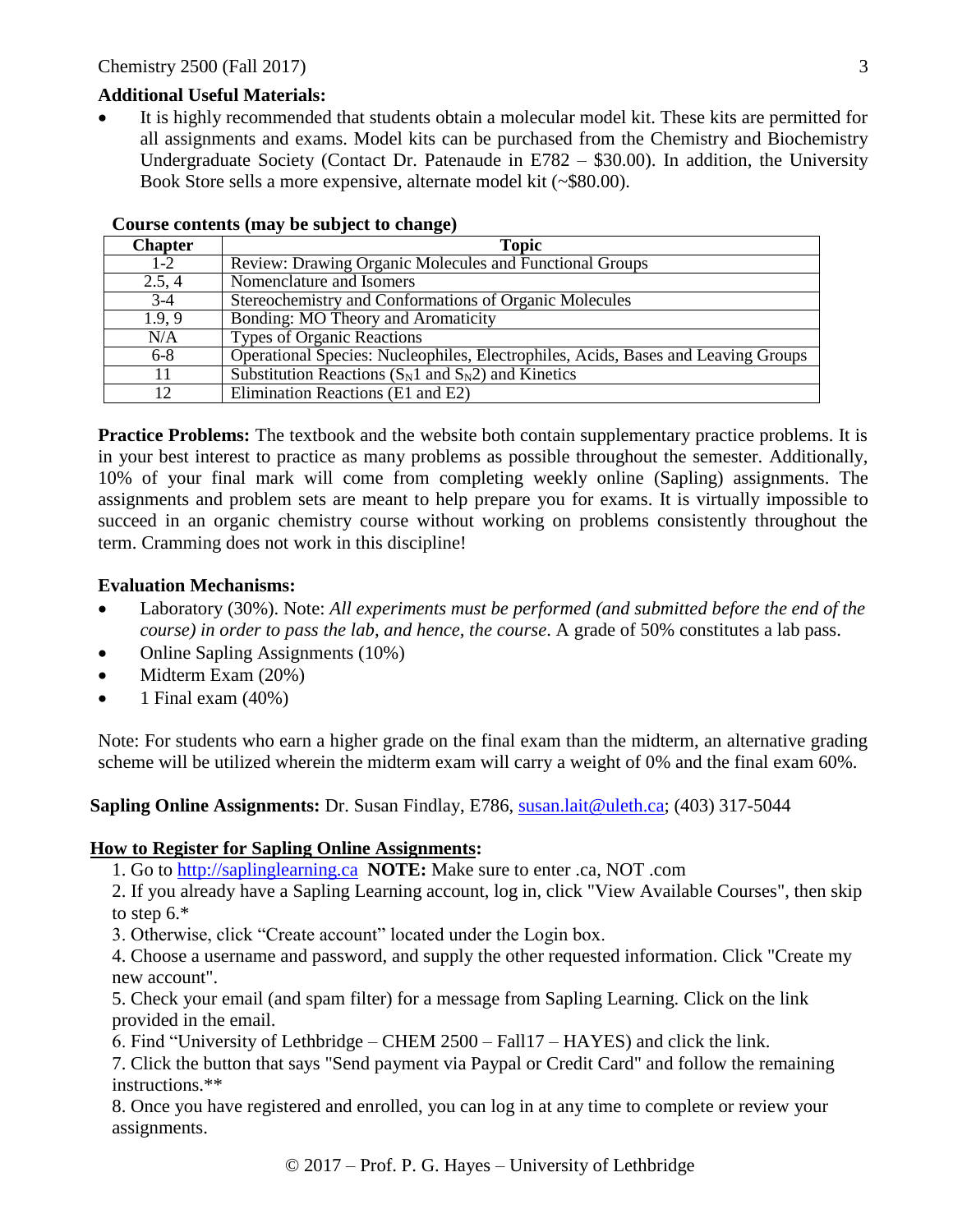## Chemistry 2500 (Fall 2017)

9. If you have any problems, visit [https://community.macmillan.com/community/digital-product](https://community.macmillan.com/community/digital-product-support/college-students-support-community)[support/college-students-support-community](https://community.macmillan.com/community/digital-product-support/college-students-support-community) or [https://community.macmillan.com/docs/DOC-6915](https://community.macmillan.com/docs/DOC-6915-students-still-need-help) [students-still-need-help](https://community.macmillan.com/docs/DOC-6915-students-still-need-help)

\*If you completed Sapling for CHEM 2500 in a previous semester (*i.e.* if you were not dropped from Sapling for a refund), you can contact Sapling support (see step 9) to be unenrolled from the old course in exchange for free enrollment in this semester's course. Old Sapling grades will NOT be reused; you must do THIS semester's assignments.

\*\* The University Bookstore also sells cards with Sapling access codes. Since online prices are in US\$, this may be a cheaper option, depending on the exchange rate. **Note that you have to follow the instructions that the bookstore gives you on how to "cash in" the code you buy for one that you can use in Sapling.**

## **How to Use Sapling:**

Once you have registered your account, you can get started using the system. A training assignment is available to introduce you to the system if you have not used Sapling before. An additional training assignment shows how to answer question types specific to organic chemistry. The first graded assignment is due on Sunday, September  $17<sup>th</sup>$  at 23:55. Subsequent assignments will also be due on Sunday nights at 23:55 (usually one assignment per week). This does not mean that you should wait to do the assignments on Sunday! If you want to leave your weekend free, finish the assignment during the week. Each assignment has been calibrated to take approximately an hour for the average student who understood the lectures and has already done the Exercises posted on the class website. If you tend to work slowly, expect that the assignments may take you longer than that. They can typically be completed more quickly if you've prepared/studied before starting the assignment.

- 1. Go to [http://saplinglearning.ca](http://saplinglearning.ca/)
- 2. Enter your Username and Password then click "GO".
- 3. Click on the assignment you want to work on. This will bring up the first question in the assignment. They can be done in any order; use the "map" icon to navigate the assignment if you want to work on questions out-of-order. There is no need to submit the Assignment as a whole once you've finished all questions.

New assignments will appear approximately once a week. Unless you are otherwise informed, there is one assignment due every Sunday night. All assignments are weighted equally, and if an assignment is broken into parts "a" and "b" (e.g. HW1A and HW1B), each part is considered to be half an assignment and is weighted accordingly. No credit is given for late assignments. No extensions will be granted for any reasons other than those which would merit an exemption from a midterm exam (documented illness, etc.).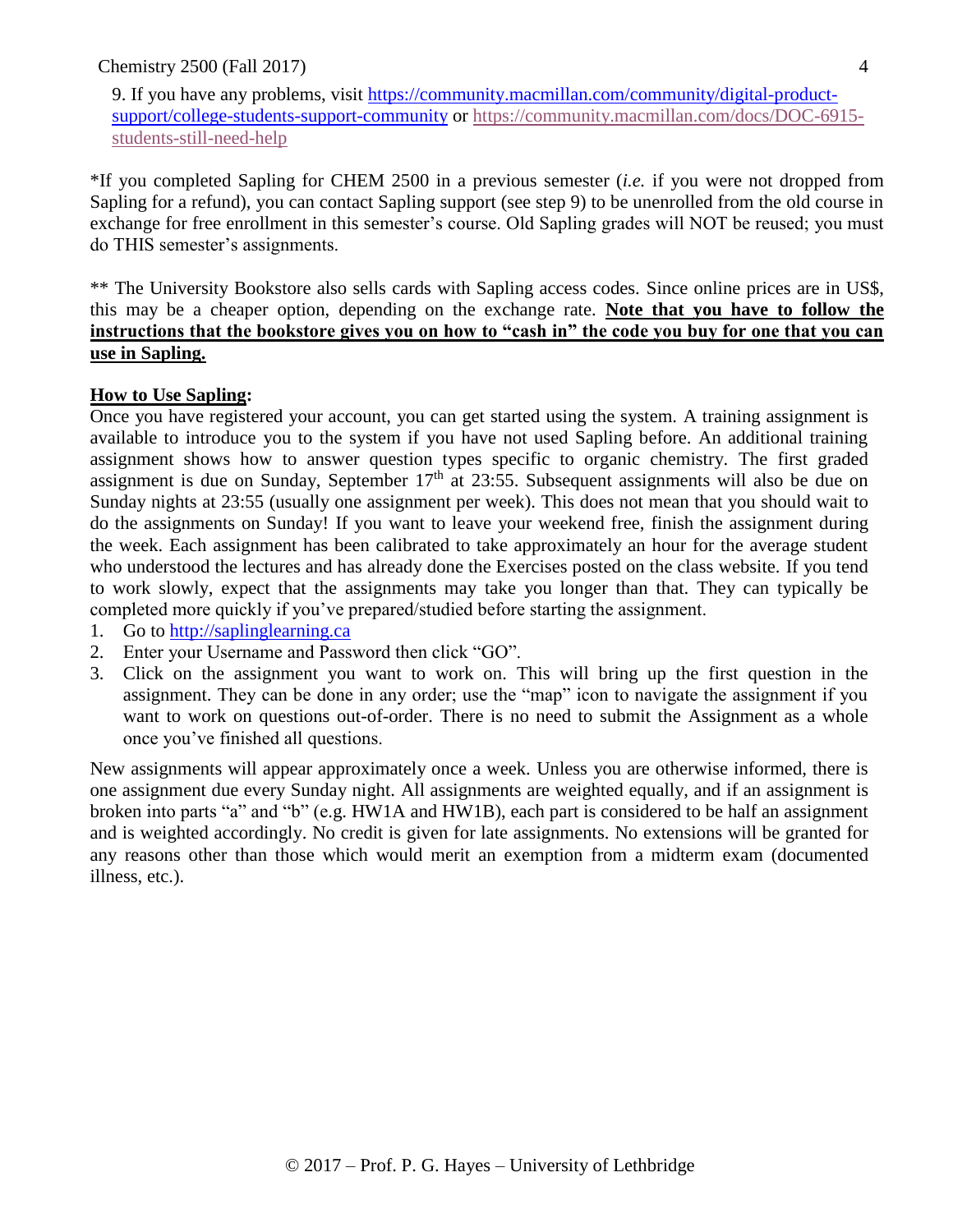| <b>Schedule for Sapling Assignments:</b>                       |                 |
|----------------------------------------------------------------|-----------------|
| <b>Assignment</b>                                              | <b>Due Date</b> |
| Training Assignments (not for credit)                          | N/A             |
| HW1: Drawing and Classifying Organic Molecules                 | Sun., Sept. 17  |
| HW2: Isomers and Nomenclature                                  | Sun., Sept. 24  |
| HW3: Stereochemistry                                           | Sun., Oct. 1    |
| HW4: Conformations of Organic Molecules                        | Sun., Oct. 15   |
| HW5: Molecular Orbital Theory and Aromaticity                  | Sun., Oct. 22   |
| HW6: Reaction Types and Factors Favouring Reactivity           | Sun., Oct. 29   |
| HW7: Reaction Mechanisms and Acidity (pKa values)              | Sun., Nov. $5$  |
| HW8: Substitution Reactions of Alkyl Halides                   | Sun., Nov. 19   |
| HW9: Substitution Reactions of Alcohols                        | Sun., Nov. 26   |
| <b>HW8</b> : Elimination Reactions                             | Sun., Dec. 3    |
| **The deadline for all assignments is 23:55 on the date listed |                 |

#### **Calculator Policy:**

 While calculations are not the primary focus of Organic Chemistry, you may still need a calculator capable of simple algebra. You will be informed prior to each test whether or not you should bring your calculator. You are not allowed to store/download text to your calculator. Any calculators found to be in violation of this policy during a test will be confiscated along with the test paper; this is cheating and will be dealt with as such. **CALCULATORS WITH WIRELESS COMMUNICATION CAPABILITIES ARE STRICTLY FORBIDDEN.**

#### **Plagiarism & Cheating:**

**If caught cheating on any component of Chemistry 2500 (including Sapling online assignments) you be assigned a grade of F for the course. A letter describing the offense will be placed in your student file. Two such letters is grounds for expulsion from the university.** 

**STUDENTS WHO CHEAT, CHEAT THEIR FELLOW STUDENTS BY DEVALUING THEIR HARD WORK, EARNED GRADES AND DEGREE**. If you see someone cheating during an exam, inform the proctor in the following way: 1) Write a message on your exam paper indicating what is happening and where. 2) Raise your hand and the proctor will come over -- point out your note. The proctor will take it from there. It is often pointless to report cheating after the event.

What is plagiarism? Plagiarism is defined as the taking of someone's thoughts, writings or inventions and using them as one's own.

When writing a paper or lab report on a given topic, you must read up on the topic, get the necessary information and then present it IN YOUR OWN WORDS. If you use a sequence of text verbatim (*i.e.* exactly) from someone else's work, THAT IS A QUOTE and must be cited (to give proper credit to the author). If you use an idea or data from someone else's work, then that work must be cited specifically as a reference, and/or in your paper's bibliography. Beware of information that is found on the web -- it is rarely primary source information and is generally not acceptable (*i.e.* Wikipedia!)

## **IF, IN THE COURSE OF WRITING A REPORT, YOU EXECUTE A CUT AND PASTE FROM A WEBSITE OR OTHER SOURCE (without a citation) YOU HAVE COMMITTED PLAGIARISM.**